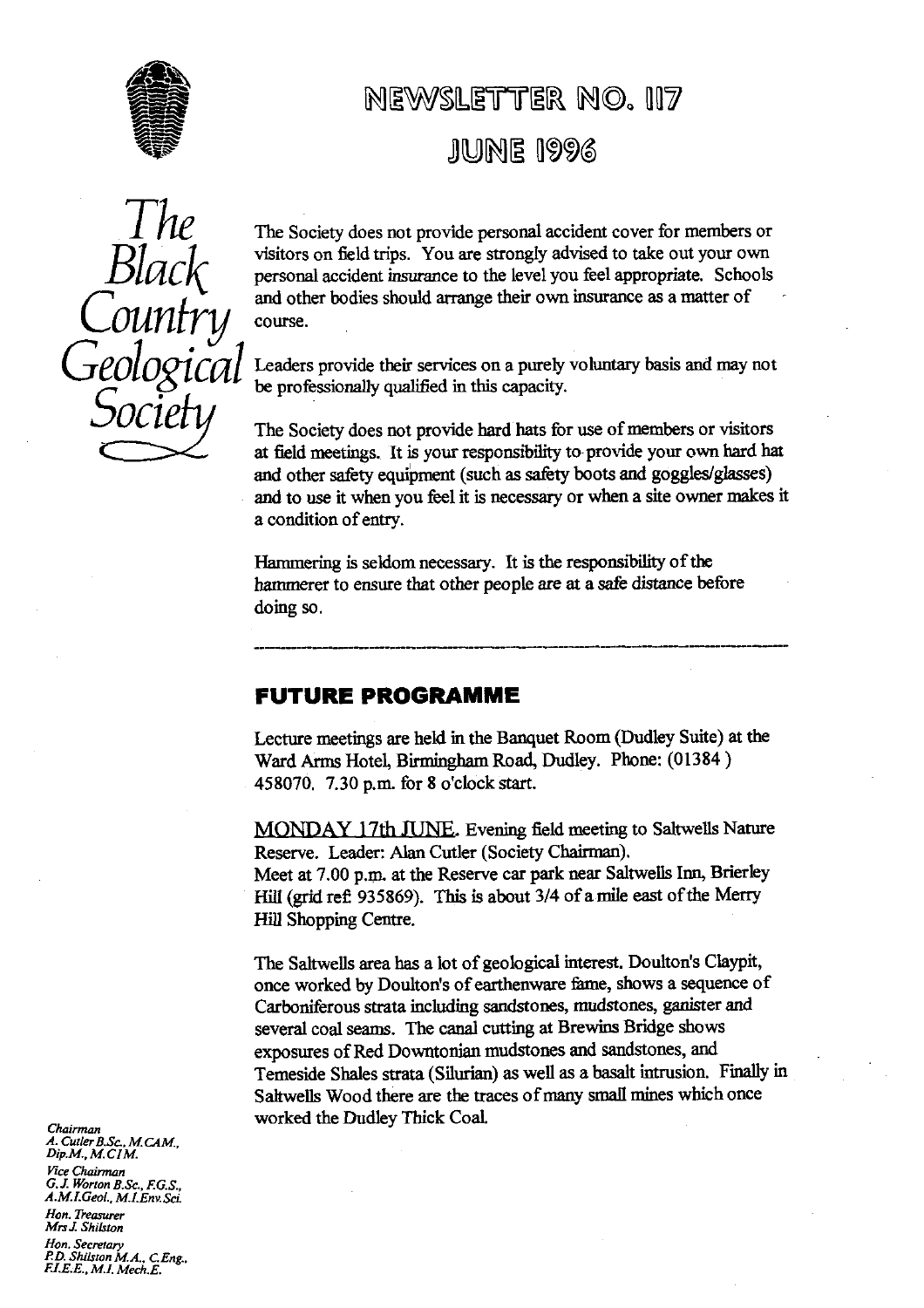**MONDAY 1st JULY .** Evening field meeting to Kinver. Leader: Alan Cutler (Society Chairman).

Meet at 7.00 p.m. in the car park at Mill Lane, Kinver (grid ref: 849832). This is near the junction of Mill Lane and Kinver High Street. Mill Lane is on the route from the Stewponey pub to Kinver.

This trip has a dual purpose. Firstly to see the Triassic sandstone at Kinver and on Kinver Edge. Secondly to see the famous Kinver Rock Houses; these were developed in the sandstone which is soft and easily worked. Some of the Rock Houses were lived in for 300 years until 1955, and now one of them is again inhabited.

SUNDAY 14th JULY. Field meeting to The Roaches, north Staffordshire. Leader: Don Steward (Stoke-on-Trent Museum).

Meet at 10.15 a.m. in the car park of the MERMAID INN (grid ref: 037605). This is about 4 miles northeast of Leek on the Morridge road. *Members of the Manchester Geological Association will be joining us for this field meeting.*

The Roaches-area can be considered as the beginning of Highland Britain which runs from there northwards via the Pennines into Scotland. The area is in the Upper Carboniferous (millstone grit) series and has many exposures of these sandstones, so giving rise to their name "Roaches" (or 'rocks). Ludchurch itself is a spectacular deep chasm with a narrow entrance, and is reputed to have been the site of secret religious services and other goings-on. As a contrast the afternoon will take us into Carboniferous Limestone country, and the visit to Brown End Quarry will show its general structure as well as the highly fossiliferous limestone strata.

ITINERARY: Meet at the Mermaid Inn, amalgamate into as few cars as possible and proceed to Roach End (996645) to park in the limited space available there. Walk over typical Moorland terrain for just over 1km to Lud's Church (987657) and inspect this historical landscape chasm feature. Return to Roach End and drive back to the Mermaid. Lunchtime refreshments there, then all cars to be driven south via Morridge to Brown End Quarry, Waterhouses (092502) on the A523 Ashbourne-Leek road, either parking at the quarry entrance or in the old station car park. A tour of the quarry will be given and then finish between 4pm and 5pm.

DON STEWARD is Senior Assistant Keeper of Natural History at Stoke-on-Trent Museum. He is a good friend of the BCGS and has been a member for many years.

> HARD HATS ARE REQUIRED FOR THIS FIELD MEETING. Members must provide their own.

## SATURDAY 7th - FRIDAY 13th SEPTEMBER.

## British Association - Annual Festival of Science

The British Association for the Advancement of Science runs an annual science festival, at a different venue each year. This year 1996 it will be held in Birmingham based at the University, and will include many lectures, field trips, conferences and other events on a wide range of scientific interests.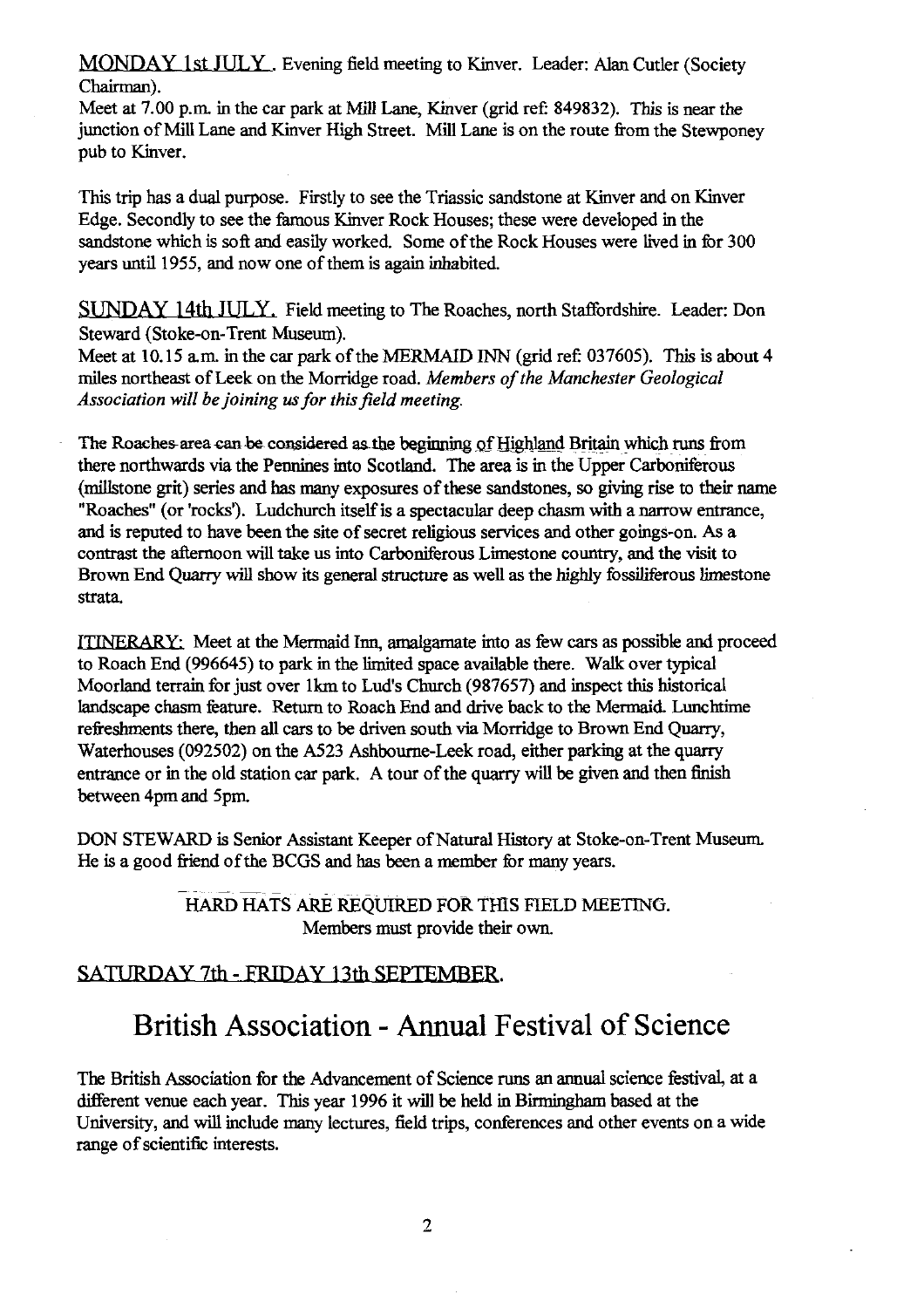The PRELIMINARY PROGRAMME leaflet is available now, and the FESTIVAL HANDBOOK giving more detailed information will be available shortly. They are obtainable from the BA office:

#### 23 Saville Row London WIX lAB phone: 0171 973 3500

BCGS members will be helping with some of the field events including:

Monday 9th September. Afternoon field meeting to the Lickey Hills. Tuesday 10th September. Afternoon and evening event organised by Dudley Museum, including visits to Wren's Nest and Dudley Museum, dinner in Dudley Castle grounds, canal trip to the Singing Cavern with re-enactment of Sir Roderick Murchison's visit on the occasion of a previous British Association Festival, held in Birmingham in 1839.

Thursday 12th September. Afternoon field meeting to Saltwells Local Nature Reserve.

The Society will also have a stand at the Geological. Fair on the Monday and Tuesday in the Lapworth Geological Museum at the University.

Dr. ERIC ROBINSON of the Geologists Association will be leading guided geological walks during the week. These will be free of charge, open to anyone, and will include:

> Wednesday, Thursday and Friday mornings: 'Geology in the heart of Birmingham' looking at the city's building stones.

Wednesday and Thursday afternoons: 'Geology of gravestones' at Lodge Hill Cemetery, Selly Oak.

SUNDAY 29th SEPTEMBER. Field meeting to Alderley Edge, Cheshire, for Triassic strata and an underground visit to one of the copper mines. Leader: Tony Browne (Manchester Geological Association).

MONDAY 7th OCTOBER Lecture: Underground limestone mining in Shropshire by Dr. Ivor Brown (Consultant).

MONDAY 21st OCTOBER\_ Lecture: Conserving marine reptiles at Whitby Museum by Kate *Andrew* (Ludlow Museum).

MONDAY 25th NOVEMBER. Lecture: Ancient miners, modern collections by Dr. R. Ixer (Birmingham University).

MO*NDAY 20th IAN VARY l 497.* Lecture: Environmental Geology - examples from Finland and the U.K. by Dr. Roger Dackombe (Wolverhampton University).

MONDAY 17th FEBRUARY. Annual General Meeting. Followed by two short lectures by Society members who have visited the locations recently: Easter Island by Sheila Pitts Geology of Gibraltar by Paul Shilston.

MONDAY *17th* MARCH.\_ Lecture: Mineral exploration in Europe by Dr. Christopher Morrissey (RTZ Mining & Exploration Ltd.)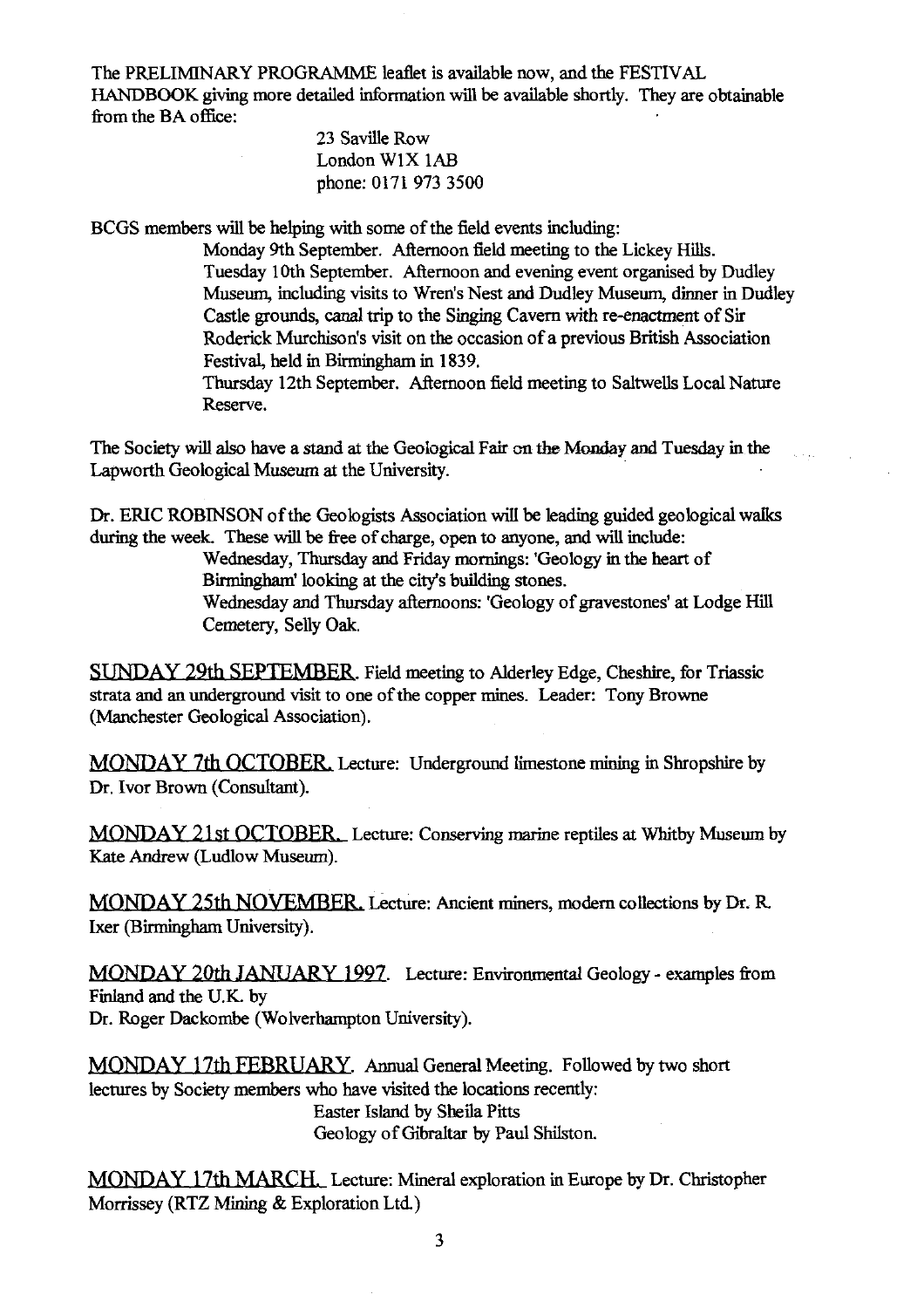MONDAY 14th APRIL. Lecture: Evolution and extinction of Trilobites by Dr. Bob Owens (National Museum of Wales).

SUNDAY 18th MAY. Field meeting to Shropshire. Leader: Dr. Paul Smith (Birmingham University).

### **Reports**

Field Visit to Wirksworth, Derbyshire on 19th May 1996. Leader - Kate Ashcroft.

The party assembling at the National Stone Centre, the rocks studied were from the very top of the Derbyshire Limestone Sequence, the Upper Brigantian Stage of the Carboniferous. Steeplehouse Quarry shows rocks formed in lagoonal conditions of well oxygenated shallow seas. At the base are coarse bioclastics with abundant crinoid remains, broken brachiopods and storm graded shell banks. Above are fine grained deposits with much chert and good examples of *Giganto Productus* The finer grain represents quieter water.

Coalbills Quarry East• shows the limestones below those in Steeplechase Quarry. Also lagoonal these show coarse bioclastics alternating with dark muddy limestones. The quarry has particularly fine ball and pillow structures.

The Coalhouse Reef Quarry is fenced off but parts can be closely examined. The mound like reef is unbedded but the limestone mud bioherm encloses many fossils in living position: brachiopods, bivalves, bryozoa and gastropods. Small cavities may mark the site of former seaweeds and dolomitisation has taken place. Bitumen is common in the cavities. Wave action broke large pieces from the reef and these created spectacular screes *falling towards* the lagoon as back reef and away into deeper water as fore reefs. The surface of the back reef in particular is covered in 'giant' sized crinoids and gigantic productids. Pick marks can be seen on the remaining side of an old lead mine.

Shaws quarry shows further reefs superimposed on one another and showing uneven erosion at their top. From these reefs, eroded material descended, not only off the reef, but also down the palaeoslope into deeper water where limestones exposed are dark and muddy and very massive being laid down in deep, undisturbed waters.

Everywhere, in veins and pipes, there was evidence of mineralisation. Much galena was found and some spectacular rosettes of barite.

A visit was made to the Guiph, a graben where the overlying shales are preserved in an area downfaulted between *the* Ratnor and Guiph Faults.

From Black Rocks where the trip finished the views were spectacular. The remains of lead working associated with the Gang Vein could be clearly seen. Two huge modern quarries are visible and the effects of rock and faulting on the landscape are very plain. The grit, shale and limestone all have their distinctive features and the influence of geology on landscape and on man in his utilisation of the resources are boldly seen.

Thanks go to Ian Thomas and his staff for their help in preparing this trip.